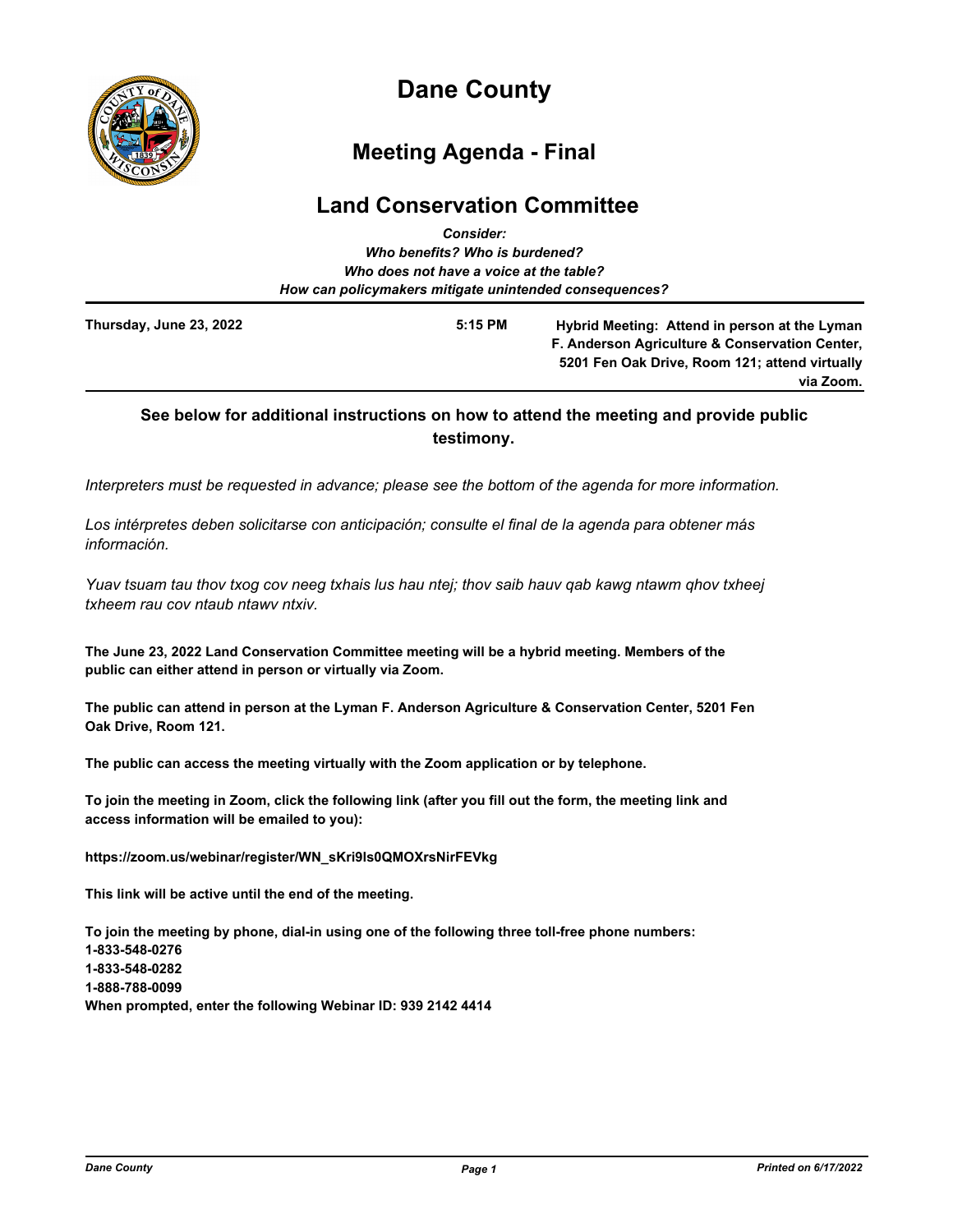**PROCESS TO PROVIDE PUBLIC COMMENT:**

**IN PERSON: Any members of the public wishing to register to speak on/support/oppose an agenda item can register in person at the meeting using paper registration forms. IT IS HIGHLY ENCOURAGED TO REGISTER VIA THE ZOOM LINK ABOVE EVEN IF YOU PLAN ON ATTENDING IN PERSON.**

**In person registrations to provide public comment will be accepted throughout the meeting.**

**VIRTUAL: Any members of the public wishing to register to speak on/support/oppose an agenda item MUST REGISTER USING THE LINK ABOVE (even if you plan to attend using your phone).**

**Virtual registrations to provide public comment will be accepted until 30 minutes prior to the beginning of the meeting.**

**In order to testify (provide public comment) virtually, you must be in attendance at the meeting via Zoom or phone, you will then either be unmuted or promoted to a panelist and provided time to speak to the body.**

**If you want to submit a written comment for this meeting, or send handouts for board members, please send them to: lwrd@countyofdane.com**

#### **A. Call To Order**

#### **B. Consideration of Minutes**

[2022 MIN-083](http://dane.legistar.com/gateway.aspx?m=l&id=/matter.aspx?key=22982) Minutes of the May 26, 2022 Land Conservation Committee

*Attachments:* [LCC 05.26.22](http://dane.legistar.com/gateway.aspx?M=F&ID=51c6a65c-ff83-4648-88bc-a50e72849bcc.pdf)

[2022 MIN-109](http://dane.legistar.com/gateway.aspx?m=l&id=/matter.aspx?key=23065) Minutes of the June 1, 2022 Land Conservation Committee

*Attachments:* [LCC 06.01.22](http://dane.legistar.com/gateway.aspx?M=F&ID=9056eb1e-5b66-4c38-ac85-54416333c1ca.pdf)

### **C. Fund Transfers**

- **D. Referrals (Resolutions & Ordinance Amendments)**
- **E. Items Requiring Committee Action**

#### **F. Presentations**

**Implementing Conservation Practices - Amy Piaget, County Conservationist**

#### **G. Reports to Committee**